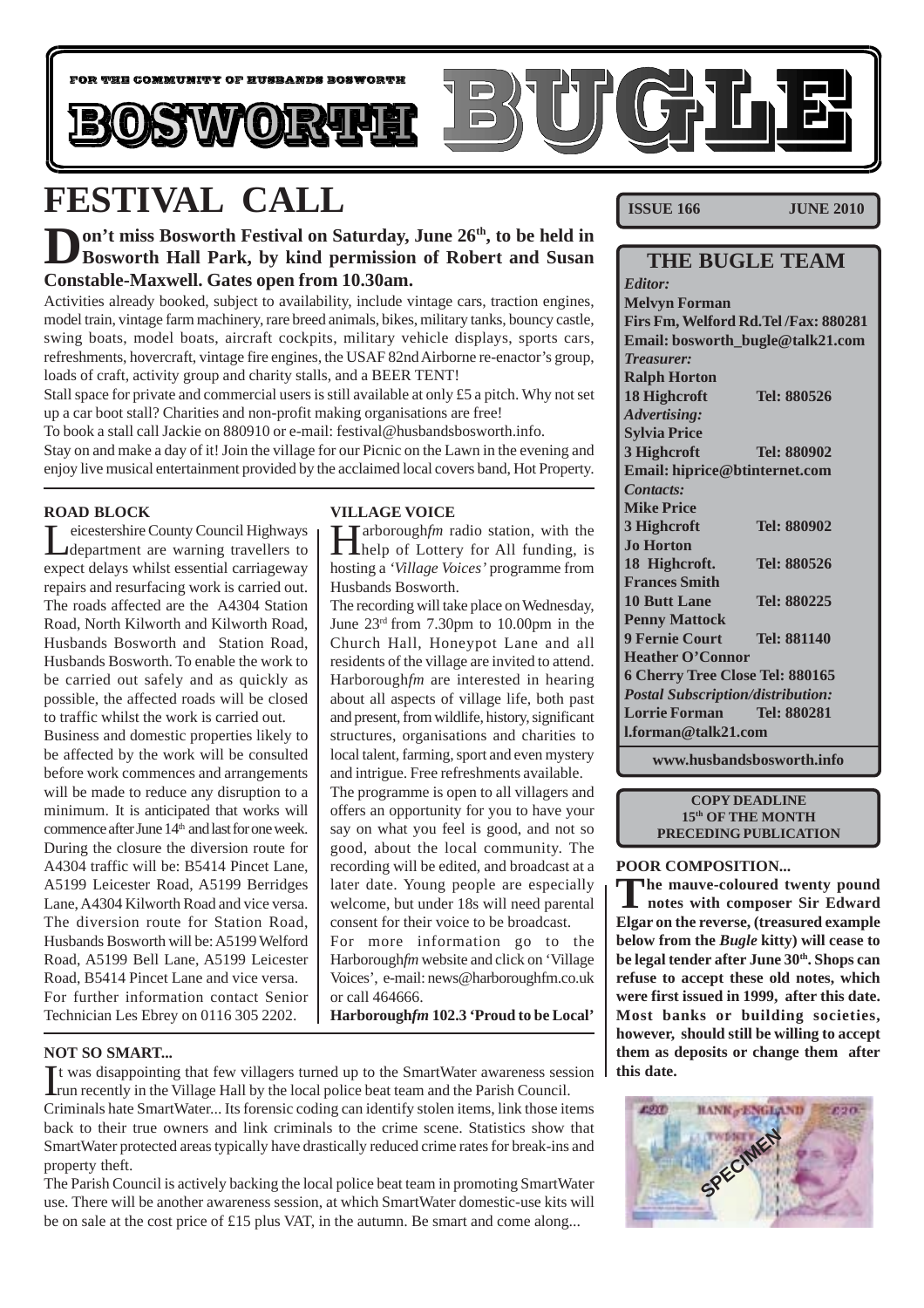#### *From Steve Haywood, London*

### **POSTBAG**

Maybe when residents of the attractive Leicestershire village of Husbands Bosworth get back home from wherever they work, they are so frazzled from their commuting they can't face the idea of encountering strangers on the streets. But I'm not sure that view would be shared by the landlord of the Bell Inn, or by the owners of the new supermarket which is planned on the main street next to the existing shop and post office.

One thing's for certain though, want us or not, the village won't be getting many visitors from the canal unless things improve. South of Husbands Bosworth tunnel, banking work by British Waterways has left more than a mile of dangerously deep mud along the towpath, precluding mooring. Stopping at the more convenient north end of the tunnel is little better, for you take your life in your hands pulling up against high earth banks that are crumbling into the water even as you hammer in your pins.

And then there's what could be the pleasant half-mile walk to the main street through the fields along a public footpath. Except it's not pleasant at all. It's deep with mud and impassable unless you're wearing wellies. If that weren't enough, what could be an attractive entrance to the village is besmirched by a graffiti-covered wall, thick with football slogans. Do the residents of Husbands Bosworth want visitors from the canal? Do they care? *Editor's Note: This article appeared in a recent issue of* Canal Boat *magazine and is reproduced by permission of the author.*

#### *From Nick Raven, Church Lane*

As most of the village is aware that, a short time ago, volunteers paced the streets of Husbands Bosworth knocking on doors to raise money for the RNLI. I am delighted to state that the collection from our village totalled £306.08. The total amount collected for the whole of this area was a magnificent £10,427.47. A big thank you to all the collectors and to all those who gave so willingly to this worthwhile cause.

*From Heather Lydall, Cherry Tree Close.*

June 27<sup>th</sup> is fast approaching and training is well underway for the Leicester to Leamington 35 mile sponsored walk to raise money for Guide Dogs, I would like to thank my friends in the village who have already sponsored me and to remind others there is still room on my sponsor form. Please catch me in the playground or ring 880766 to add to my sponsor form.

### **POLICE FILE**

**IFYOU HAVE INFORMATION ON ANY CRIMINAL ACTIVITY CALL MARKET HARBOROUGH POLICE on 0116 222 2222.**

**Countryside Watch Co-ordinator Henry Whatley Ext. 3875 Neighbourhood Watch Co-ordinator Marion Lewis 0116 2483871 NW Community Scheme No. 2123 Local Beat Team PC 255 Mark Sutton PC 500 Andy Smalley PCSO 6569 Peter Willson PCSO 6636 Ray Wells Voicemail Service 0116 2485675 Rural & Countryside Liaison Officer PC 1010 Chris Hill CRIMESTOPPERS FREEPHONE 0800 555111**

**There have been more than 25 reported thefts of domestic heating oil in the east of the county and Rutland in recent weeks. Market Harborough and Lutterworth police would urge householders to keep an eye on their fuel tanks, especially now we are into summer when use is lower and any loss may go un-noticed. Consider fitting a tank low-level alarm.**

# **WATCH WORD**

*THE NEIGHBOURHOOD WATCH SCHEME WITHIN HUSBANDS BOSWORTH*

#### **LOCAL CRIME SCENE**

!Overnight burglary to an un-alarmed dwelling in **Husbands Bosworth**. The thieves forced a kitchen window and stole two cars using keys taken from inside.

■Catalytic converter was stolen from a car parked in a car park in **Lutterworth**.

A sat-nav device left on display in a car parked in **Bruntingthorpe** was stolen.

■A motorbike left unattended overnight in **Gilmorton** was stolen. The bike had a security chain through the wheels but the chain was not secured to any solid object. !Wheels and tyres stolen from car parked

on owner's drive in **Husbands Bosworth**. A burglary at an unalarmed and unoccupied dwelling in **Shawell**. French doors were forced and antique furniture was stolen.

■An attempt was made to steal a motorbike left on a driveway in **Husbands Bosworth**. The steering lock was broken but the bike was not taken.

!House entered and searched in **Husbands Bosworth** whilst occupiers were away. Nothing taken but considerable damage to property and disruption caused.

### **FILM WATCH...**

**Harborough Neighbourhood Watch has negotiated a reduction for members who may wish to sign up to the new Harborough Cinema scheme.**

**NHW, Countryside and School Watch members will be entitled to a saving of £10 on any of the various membership schemes available.**

*Single person : Watch members pay reduced price of £40*

*Couple: Watch members pay reduced price of £70*

*Family: Watch members pay reduced price of £90*

**NHW have backed this initiative as we believe that the new cinema project will bring a much-needed recreational facility to the district, which will hopefully contribute to reducing anti social behaviour within the town and surrounding villages.**

**If you require a membership application please call us on 0116 2483871.**

**Forms will also be available from Market Harborough Police Station.**

----------

------------

### -----------**PETFRIENDS** *Pet & Home Care*

PetFriends provides clients' dogs, cats and other pets the loving care that they need while you are away, right in your own home! Your pets will stay in their own secure, familiar environment and follow their customary routine and diet. **A local veterinary nurse will look after your pets and home while you**

**are away.** Pets fed, watered and excercised. Medication administered, plants watered.

Fully insured - references available

**For more information please contact Natasha Blunt VN 01858 880183 07739 467284**

. . . . . . . . . . . . . .

DIANE E. HALL Beauty Therapist CIBTAC ITEC CIDESCO qualified Full range of luxury treatments in tranquil surroundings Facials, body treatments, manicure, pedicure, waxing, tanning *Stockist of Susan Molyneux products* Brochures and Gift Vouchers available Tel: 01858 880567 or 07732 571714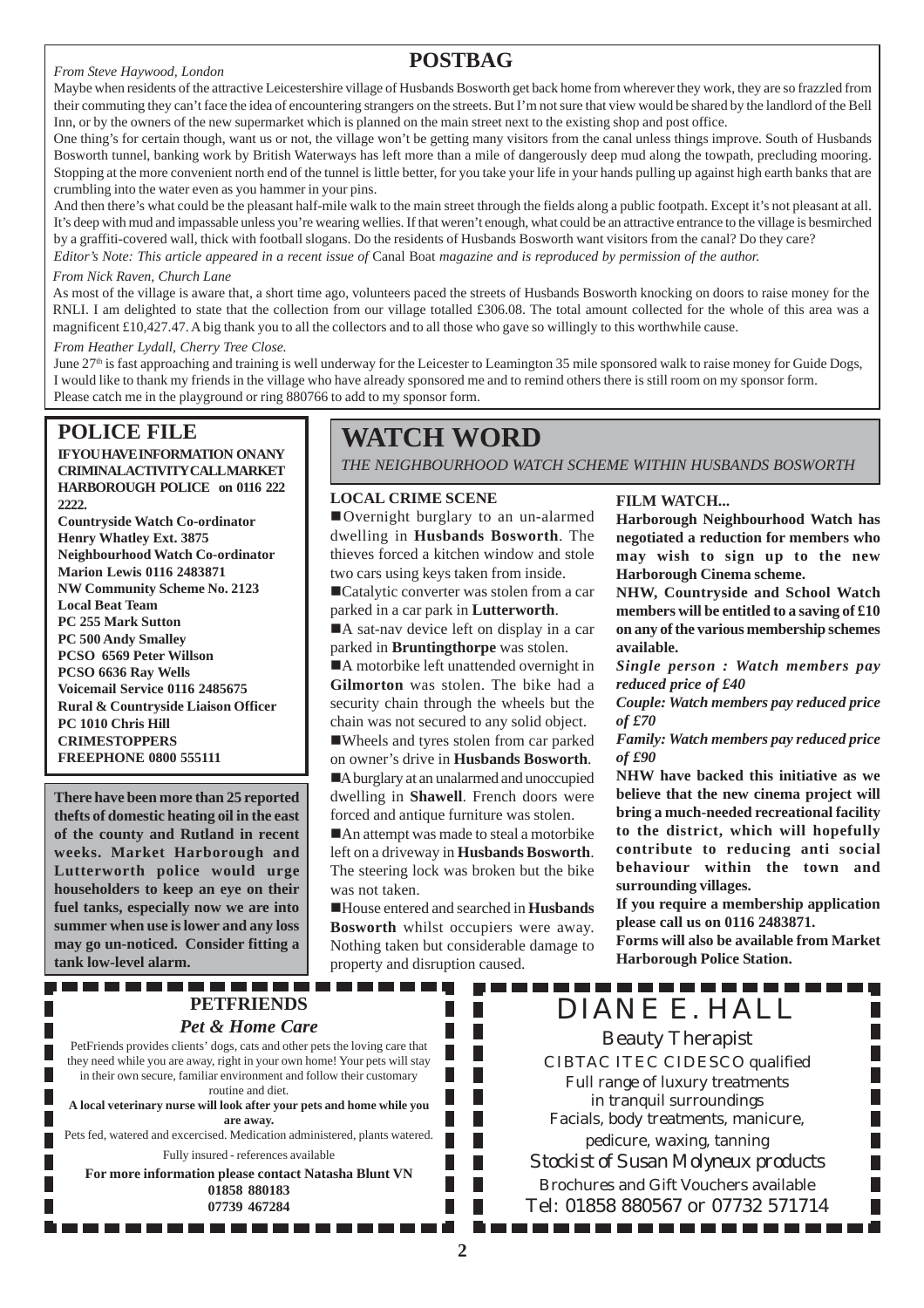# **BOSWORTH IN FOCUS**

*A ROUND-UP OF LOCAL NEWS*

### **LOW-DOWN ON LIGHTING**

The County Council is implementing a programme of changes to street lighting across the county during June. Around 1,500 street lamps on stretches of rural road will be permanently switched off to cut energy bills and pollution. In addition, many lights in residential areas will be switched off between 12.00 midnight and 5.30am. Villages affected in Harborough District include Lubenham, Dunton Bassett and Smeeton Westerby.

This is the first phase of a four year plan which will reduce carbon emissions from street lighting by around 25% and save up to £700,000 a year. Not every light will be switched off. Features such as miniroundabouts, crossings and speed bumps will remain lit and lighting will be retained at most junctions.

Lights permanently deactivated include those on the B4144, between Narborough towards Croft, the A50 Groby bypass, the Blaby bypass and parts of the A47.

For more information, visit the County Council website www.leics.gov.uk/lighting, or contact the customer service centre on 0116 305 0001.

### **LOCAL NEWS IN BRIEF**

■ The first week of the food waste collection service saw a total of 45.58 tonnes of food waste collected, across **Harborough** district; an average of 1.3kgs per household.

■A mechanical and biological waste treatment facility to treat and sort blackbag waste is being built at the Lafarge Aggregates site at **Cotesbach**. The plant is set to open later this year. The waste will be sorted to remove any recyclable material, with the rest being composted in an enclosed environment. Some of the inert material produced will be used to help restore the adjacent landfill site.

### **CANAL SHOW**

The canal-based Mikron Travelling Theatre Company will be bringing their inimitable blend of music and mime to The Wharf Inn, Welford Wharf on Wednesday, June 2<sup>nd</sup>.

The company's new production, *"Striking the Balance"* is set against the turbulent backdrop of the 1960's, 70's and 80's, when three working women take on the might of a discriminatory establishment. Fast-paced, inventive and a whole lot of fun, Mikron's twist of the tale takes you on a moving journey, introducing a host of colourful characters - including special guest appearances from Labour's Red Queen and the Iron Lady herself!

The show starts at 8.00pm but be there early to be sure of a seat.

*Mikron, has been touring the English canal system, clubs and village halls throughout the country for the past 39 years. Mikron is the little touring theatre company with the reputation for tackling large scale subjects and turning history into vivid and dramatic entertainment. Their shows never cease to impress with their quality, musical ability, energy and sheer fun. This is outdoor theatre as it should be - in amongst the audience and using the natural backdrop. There is no set fee but a donation of £10 per person is requested.*

*VILLAGE HALL BOOKINGS Sue Dhillon 881251 CHURCH HALL BOOKINGS Janice Staples 880668 SPORTS PAVILION ENQUIRIES Audrey Marlow 880316*

### **SAFETY FIRST**

**Leicestershire Trading Standards are warning of the dangers of window blind cords. Three children have been killed by loose cords this year. Hook back, or shorten cord loops and move away furniture that older children may climb on.**

### **STEP FORWARD FOR FOOTPATHS**

The County Council, which oversees the maintenance of footpaths throughout the county is asking local communities to help them pinpoint areas for action. Walkers, residents and Parish Councils are being urged to report path problems such as missing or damaged signs, overgrown paths, access problems and paths blocked by crops within Leicestershire. Problems can be reported on-line at www.leics.gov.uk/ reportaproblem or by phone on 0116 3050001.

Some villages in the county have formed walking groups that oversee their local footpath network, promote walking activities locally, report problems and organise volunteer work-parties, under the guidance of the County Council, to carry out repairs and maintenance. E-mail footpaths@leics.gov.uk to register an interest in community footpath and walks initiatives.

The County Council is also seeking new members for the Local Access Forum - an independent consultation body that advises on access issues within the county. Members include walkers, farmers, and conservation and heritage groups. If you would like to join the group and be involved in the decision -making process please call 0116 3057086 or e-mail: accessforum@leics.gov.uk

### **SUBSCRIBER LINE**

Former villager and postal subscriber, Richard Bird, is obviously easily pleased! He tells us that few cheques are more willingly written than the one for his *Bugle* subscription renewal...

If you know anyone who may be interested in what goes off in Bosworth, even though they no longer live here, why not treat them to a *Bugle* postal subscription?

The current rate is a paultry £7.50 for 12 issues. Call Lorrie on 880281 or e-mail: l.forman@talk21.com

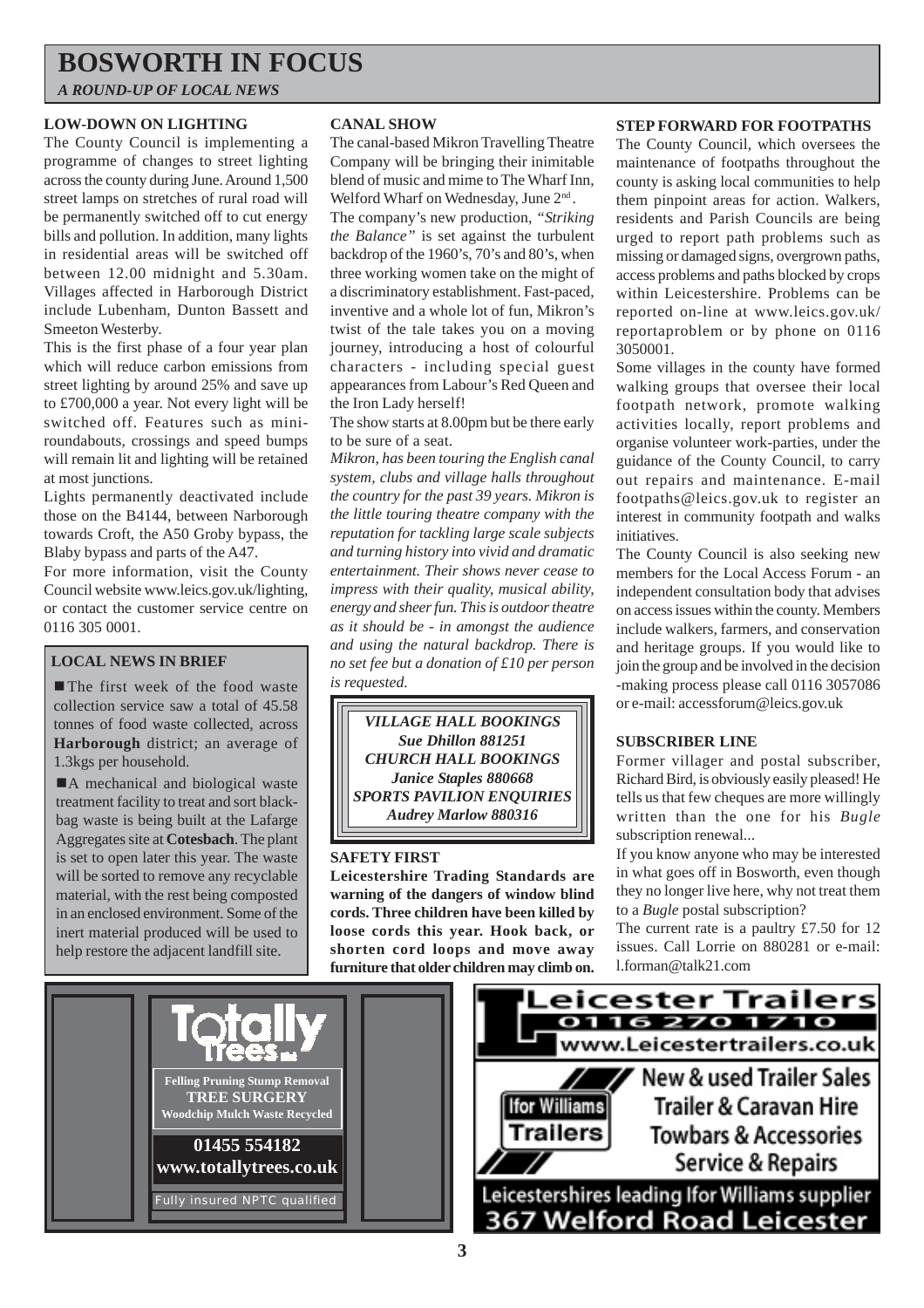### **SCHOOL REPORT** *HUSBANDS BOSWORTH C. of E. PRIMARY SCHOOL*

May has been a very busy month. The children have started to clear the pond area and we are now thinking about what to plant and where. Developing our school grounds is a large part of the school improvement plan this year, as well as the children's work. Just a reminder that if you have any garden tools, plants, flowers or shrubs that you would like to donate to the school we would appreciate it.

Our school sports teams have been doing very well this term. At the end of April our Year 5/6 swimming team came third in the annual swimming gala. During May our Year 3/4 rounders team came runners-up in the local school rounders tournament. We are also now well into our football season and I am very proud of the determination and positive attitude of our Year 5/6 football team. Thank you to all the children and adults for your support in these sporting events.

*Matthew Bown, Headteacher*

### **FOBS NEWS**

Tickets for the FOBS Safari Supper, which will be held on Saturday, June 19<sup>th</sup>, are on sale now. It's a very enjoyable evening of socialising, eating and seeing parts of the village you've never seen before! Look out for the leaflet through your door. The form must be returned by the May  $31^{st}$ . **\*\*\*\*\*\*\*\*\*\*\*\*\*\***

The FOBS One Hundred Club will be relaunched at the Safari Supper. Buy a number between 1 and 100 and you could be a winner in one of the many draws throughout the year! Details coming soon.

# **WOODPECKER**

----------

**TREE SURGERY** All aspects of tree-work undertaken Г from dismantling large roadside trees to pruning and reshaping small garden trees. We also offer a stump grinding service. Professionally qualified and insured

**For free quotation and advice call Chris on: 01858 880818 www.woodpeckertrees.com**

---------

### **HOLIDAY CLUB - the new look!**

Guthlaxton South Mission Partnership is running their Holiday Club for one full day (9.30am to 4.00pm) instead of a week at North Kilworth School on Wednesday, August 18th.

It will be for up to 50 children of primary school age and will be packed with activities. We hope to provide lunch for a nominal cost. **Teenage and adult helpers are needed!**

If you can offer help at all during the day or over lunch-time, please come to a meeting on **Tuesday, June 8th at 7.30 in North Kilworth Church Room** or call Rev. Alison Hampton on 880351 or Rev. Jane Kennedy on 01455 554065.

### **BYGONE BOSWORTH**

*The Historical Society's Periodical Journal*

The recent slideshow of photographs of local scenes from the Historical Society's Archive collection was of great interest to those who came to the meeting. A number of people were unable to attend and it has been agreed that the show will be repeated, with a few extras, as a Cream Tea Afternoon, in the Church Hall on Saturday, July 31<sup>st</sup>, in aid of Church Hall funds, from 2.00pm to 4.00pm. Come along and meet old friends, have a cuppa and revisit old Bosworth! For further information contact Lorrie or Melvyn on 880281.

| <b>ACTIVITY GROUPS 2010</b> |  |
|-----------------------------|--|
|                             |  |

**All Saints Parochial Church Council** Contact: Brian Smith 880225 **Art Workshop** Contact: Ann Saxton 880971 **Badminton Club** Contact: Lorrie Forman 880281 **Beaver Scout Troop** Contact: Andrew Lambert 880922 **Bosworth Belles** Contact: Linda Lawton 880503 **Conservative Association** Contact: Robert Maxwell 880361 **Craft Group** Contact: Gail Wilmot 880413 **Handbell Ringers** Contact: David Staples 880668 **Historical Society** Contact: Heather O'Connor 880165 **1st Kilworth Scouts/Beaver unit** Contact: Andrew Lambert 880922 **Lutterworth African Drumming Group** Contact: Ralph Horton 880526 **Playing Field Committee** Contact: Jennifer Rogers 880401 **Royal British Legion** Contact: Robert Maxwell 880361 **Short Mat Bowls** Contact: Frank Thorp 880003 **Tennis Club** Contact: Jennifer Rogers 880401 **Tower Bell Ringers** Contact: Geoff Armitage 880066 **Welford Bridge Club** Contact: Kate Hancock 880205

## **KILWORTH SPRINGS**

**Watch the Beautiful Game on our 65" LCD HD TV Beer and Homemade Burger & Chips £5.95**

**Great Value Beer & Soft Drinks**

**ENGLAND GAME SPECIAL!** *4-Pint Pitcher of Carlsberg, Tetley Smooth or Old English Cider ONLY £10*

**Family Friendly Venue Special World Cup Inspired Menu With Dishes from the Featured Countries**

**KILWORTH SPRINGS GOLF CLUB The Best Place to Watch The World Cup!**

### **BOSWORTH GARAGE**

Г Г

Г L

**Vehicle servicing and MoTs Collection & delivery available Personal attention Call Chris on 01858 880580 or 07811 625027**

# KILTECH DECORATORS

Husbands Bosworth

Domestic & Commercial Decorators

Tel: 07977 889156

02476 453238

Free Quotations Decorating since 1966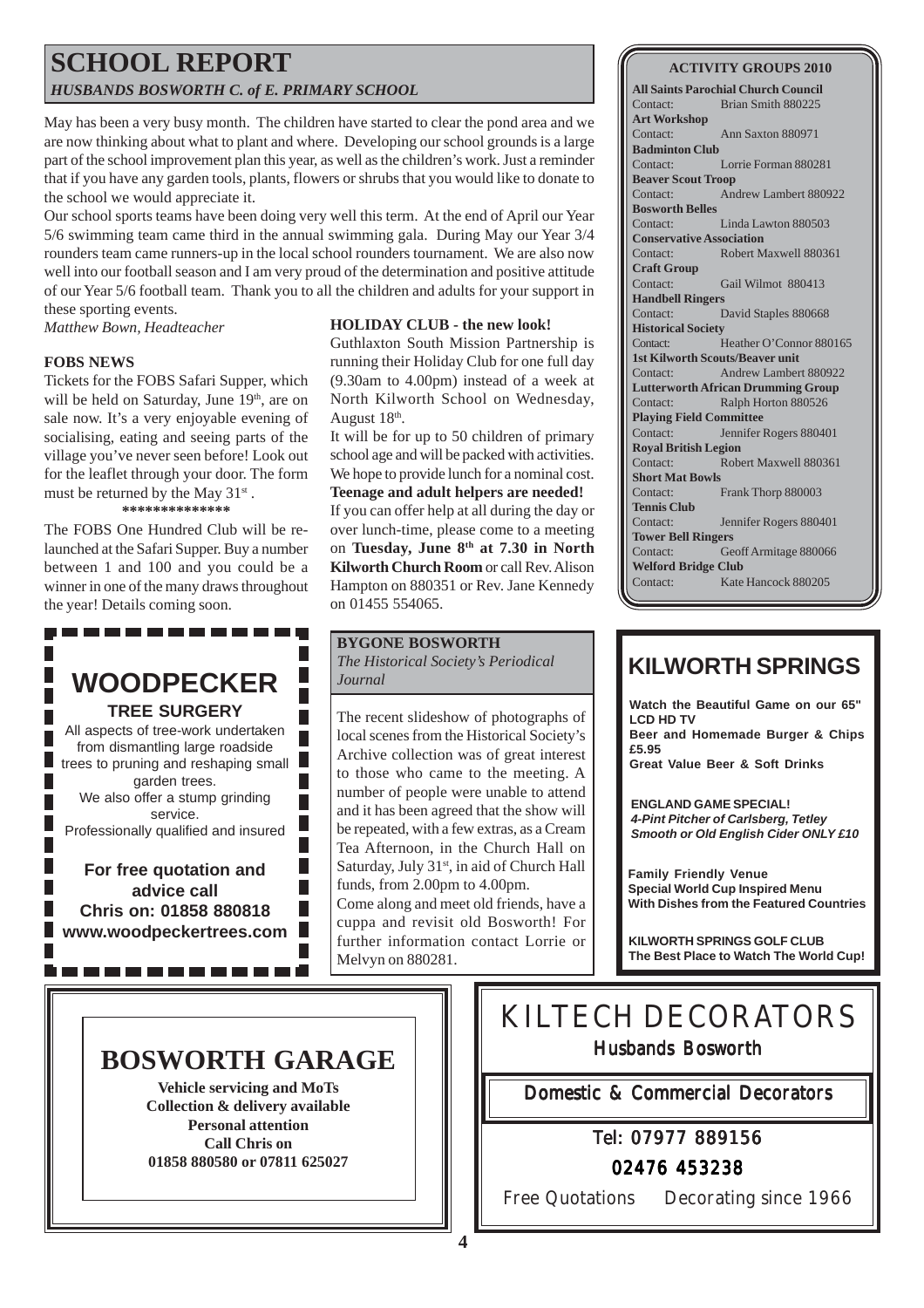**Armitage Bed & Breakfast** Contact: Janet Armitage 880066 **GD Armitage Clock & Belfry Work** New installation, maintenance & repair Contact: Geoff Armitage 880066 **Angela Morgan** Acupuncture, crystal healing, healing workshops Contact: Angie 01455 559975 **Aron Begley** Electrical installation & maintenance Contact: 440196 or 07595363407 **Begley Plumbing & Heating** Plumbing & heating engineer. Contact: Frank Begley 880541 **Chris Begley Building Ltd.** NHBC Registered building contractor Contact: Chris 07748 184659 **Gordon Begley** Building & roofing contractor. Contact: Gordon Begley 880028 **Peter Begley** Building contractors, flat roofing Contact: Peter Begley 880517 **Gary Bennett** Painter & decorator Contact: Gary Bennett 880285 **Cook in Kilworth** Cookery school on your doorstep<br>Contact: Tina Morley 5 Tina Morley 575832 **Croft Farm Bed & Breakfast** AA 4\*\*\*\* accommodation Contact: Jane Smith 880679 **Rob Dargue Carpentry** General carpentry & woodwork<br>Contact: Rob Dargue Rob Dargue 07834 872205 **Anna Dilkes RIBA Chartered Archictect** Architectural services, new build & refurbishment Contact: Anna Dilkes 880880 **Honeypot Pre-School** Contact: Denise Brant 07805 926872 **Honeypot Lane Bed & Breakfast** Contact: Carolyn Goffe 880836 **Husbands Bosworth Surgery** Contact: Ian Watson 880522 **Languard Ltd.** Weed control, fumigation and thermal insulation. Contact: Will Kay 880898 **Joseph Morris Butchers** High class family butchers Contact: David Morris 575210 **Mike Price Heating Engineer** Oil-fired boiler servicing & repair Contact: Mike Price 880902 **Paul Bolton School of Motoring** Expert driving instruction Contact: Paul Bolton 880115 **Totally Trees Ltd.** Tree surgery and stump grinding Contact: Jacqui Mitchell 01455 554182 **Wharf House Kennels** Kennel and cattery services Contact: Kim McGuigan 880905 **Woodpecker Tree Surgery** All aspects of tree surgery undertaken Contact: Chris Wright 880183

# **TRADE DIRECTORY 2010 ACTIVITY GROUPS**

#### **HISTORICAL SOCIETY**

Members and visitors who attended the May meeting of the Society enjoyed a very interesting, informal evening. Melvyn Forman presented a slideshow of photographs of bygone Bosworth, giving a fascinating insight of how the village used to be. Several members added snippets of information - an excellent evening to round off the Society's year of talks.

\*\*\*\*\*\*\*

The coach trip to Bletchley Park will leave from outside the High Street Garage at 9.30am on Sunday, June  $13<sup>th</sup>$ . At the time of going to press there are still some seats on the coach at £10. Please call Heather on 880165 to check availability. Entry to Bletchley Park is £10 (£8.50 on-line) \*\*\*\*\*\*\*

The Historical Society invites members and friends to the Annual Garden Party on Sunday, June  $27<sup>th</sup>$  from 6.00pm to 8.00pm in the Rectory Paddock. Admission is £4 per person. Call Heather on 880165 to book so that catering arrangements can be made.

#### **VILLAGE LUNCH**

The next Village Lunch will be on Thursday, June 24<sup>th</sup> at Kilworth Springs Golf Club. Diners are asked to meet in the bar at 12.30pm as usual. Call Janice on 880668 at least 48hrs before to book your place or to arrange transport.

#### **NO STRINGS BADMINTON**

Do you fancy a game or two of badminton - with no strings attached? No Strings Badminton is being offered by Harborough District Council's *Active Together* team as a relaxed and flexible way to play the sport.

It is aimed at people who enjoy playing badminton, but don't want to commit to joining a club, those who would welcome extra sessions or those who struggle to find the right partner to play against.

Sessions cost  $£2$  a time, and there is no need to book. Coaches will be on hand to give guidance and tips to improve your game.

The sessions take place at Harborough Leisure Centre on Thursdays from 7.00pm-9.00pm and Sundays from 10.00am-11.00am, and at Lutterworth Sports Centre on Mondays from 6.00pm-7.00pm and Saturdays from 10.00am-11.00am.

For more information about *Active Together*, visit www.harborough.gov.uk/activetogether or email: activetogether@harborough.gov.uk or call 828282.

### NIGEL HALL PAINTER & DECORATOR

Property maintenance City & Guilds NVQ No job too small Tel: 01858 880567 07749 639691

#### **TENNIS CLUB**

The enrolment evening was very successful and attracted a number of new members. We hope they will enjoy playing on the newly re-surfaced courts.

It was disappointing that there was only one member of the club at the AGM, as we would welcome some input from playing members. The Wimbledon tickets were allocated and we had just the right number for those who applied.

The committee were thanked for their work throughout the year and all were willing to stand again for the coming season.

We hope that the newly installed lighting will prove useful when we get those warm evenings for playing!!

If you wish to join the club please contact the secretary Neil Harris on 881730 or the treasurer Mike Pennington on 880455.

For any further information contact the chairman Jennifer Rogers on 880401.

Coaching assistants required! If you are interested in helping with the coaching sessions for youngsters please contact Alan Lister on 881391.

Members should consult the noticeboard on the courts for up-to-date club news. Looking forward to a good season!

**Heather's Flower Arranging Classes £10 informal sessions. Call Heather on 880165 for details.**

**have tried to do and I appreciate it. I just hope that next year can be half as**

**successful as this year. There will be many new projects coming your way**

**"Pilates with Matt" Husbands Bosworth Village Hall To everyone that has supported me over the past year I want to say thank you. You have been wonderful in everything that I**

,,,,,,,,,,,,,,,,,,,,,

**over the months so please watch this space!**

**Call Matt on 07912 368474**. . . . . . . . . . . . . . . . . .

Ш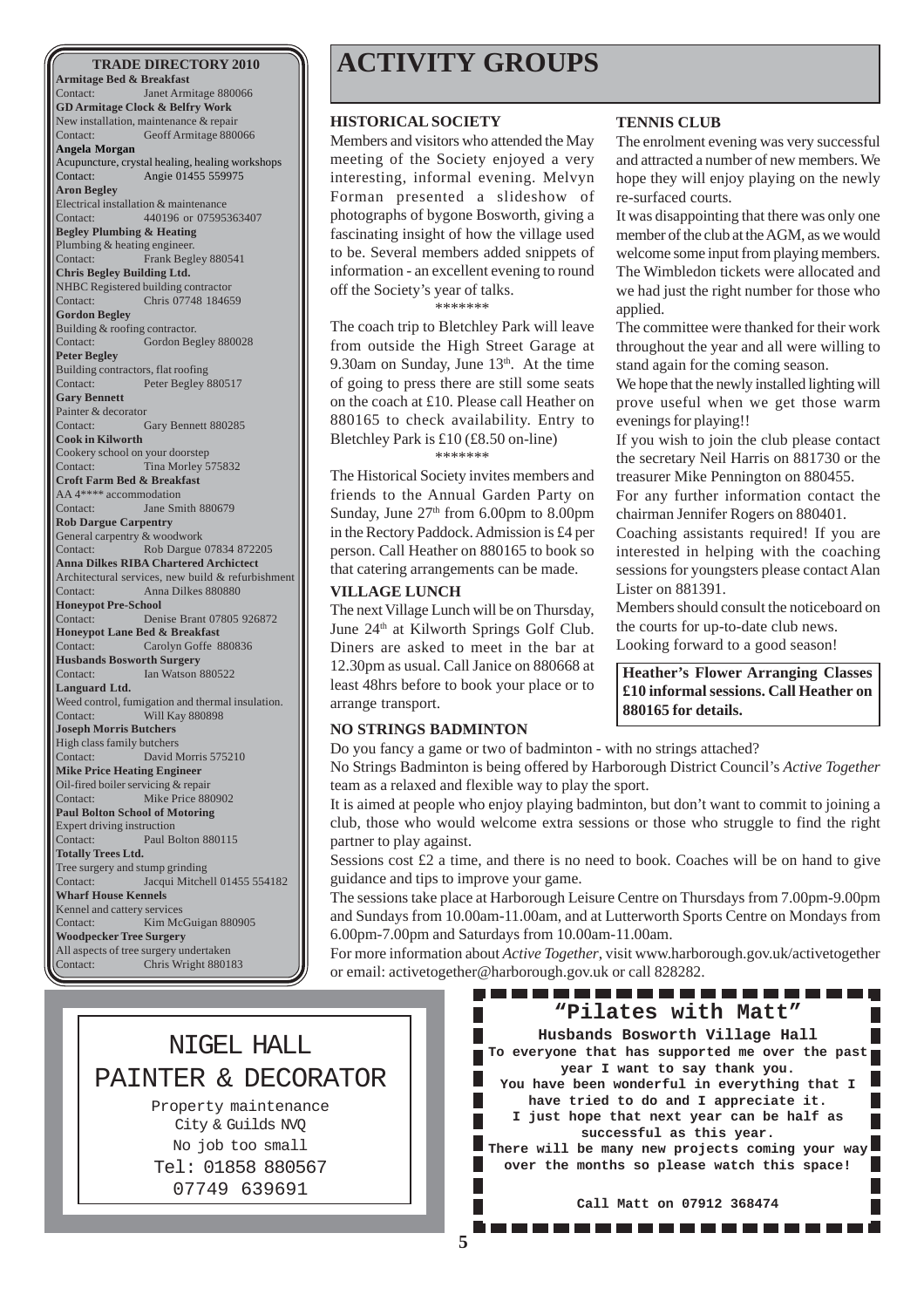# **PARISH COUNCIL NEWS** LOCAL OFFICERS

### Report of the Parish Council Annual General Meeting held on Tuesday, May 4<sup>th</sup>.

*Full Council and no members of the public were present.*

**Election of Chairman**

!Bill Fletcher was nominated and duly re-elected.

**Election of Vice Chairman**

!Melvyn Forman was nominated and was re-elected.

**Election of Representatives**

!Bill Fletcher and Melvyn Forman agreed to stand and were re-elected to the Playing field **Committee.** 

!Heather O'Connor and Geoff Armitage agreed to stand and were re-elected as Council representatives on the Charities Committee.

!Heather O'Connor agreed to represent Council on the Millennium Woodland Committee. *There being no further business the Chairman declared the meeting closed.* **\*\*\*\*\*\*\*\*\*\*\*\*\*\***

### Report of the Parish Council meeting held on Tuesday, May 4<sup>th</sup> following the AGM. **Matters arising from the Minutes**

!Information on the cable and pipe runs across the playing field from the pavilion to the tennis courts had still not been provided by the Tennis Club. It was agreed to seek the information from the contractors who carried out the work.

!Clerk had received a response from HDC regarding the school fencing. The planning enforcement team would assess if planning permission was needed.

### **Cemetery**

*[Members met for a site visit at the cemetery before the meeting.]*

!Work to the south wall was now completed. It was agreed to ask the builder to sort and stack the spare bricks ready for future use.

!The test borehole in the cemetery extension seemed to indicate that the flooding problems may be reduced by installing a 'sump' drainage trench beneath the pathway. It was agreed to seek quotes for this work.

!Members noted that the work to remove and trim a number of yew trees had been undertaken. **Play Area**

!Concerns had been raised about providing footpath access to the skatepark. Clerk was asked to consult with RoSPA regarding the situation.

### **Allotments**

Р

!Council noted that all available plots were now let.

### **Any other business**

!Concerns were raised about the operations at Pebble Hall Farm and the potential increase in traffic passing through our parish. As a waste processing site the operations are under County Council jurisdiction. Clerk was asked to bring our concerns to the attention of HDC and the County Council.

!The condition of the footway in Ashacre Close was discussed.

!The poor condition of the grass verge on Kilworth Road due to cars parking on it was discussed. It was agreed to reseed this and apply for bollards to prevent further erosion.

!The position of the cheese-press stones on the Old Green was discussed. It was agreed to move these away from the wall.

!Concerns were raised about the bin collections. Emptied bins were being thrown about by the bin-men and left lying across the footways. The recycling collection was very noisy early in the morning. Clerk was asked to bring these concerns to the attention of HDC.

*The next meeting of the Parish Council will be on Tuesday, June 1<sup>st</sup> at 7.30pm in the Village Hall.*

# Town & County Transfers

Private hire taxi and courier service Local and long distance taxi service Days out, nights out - up to 6 passengers

Ring Sam Moreton 01858 880545 or 07546 218637

#### **Husbands Bosworth Parish Council: Councillors**

William Fletcher 880910(Chair) Melvyn Forman 880281 Geoffrey Armitage 880066 Patricia Day 880748 Heather O'Connor 880165 Susan Fisher 880026

### **Parish Clerk**

Jackie Fletcher, 13 School Lane, H.B. LE17 6JU Tel: 880910

### **District Councillor**

Brian Smith 10 Butt Lane, H.B. LE17 6LN Tel: 880021 E-mail: b.smith@harborough.gov.uk

County Councillor Graham Hart Lilac Cottage Willoughby Waterleys Leicester LE8 6UF Tel: 01162 478600 E-mail: graham.hart@leics.gov.uk

### COMPLETE CAR CARE

Accident repair specialist Bodywork, dent, scratch and stone-chip repair Servicing, alloy refurbishment, welding MoT repair Valeting, full body polish Parking sensors, handling kits, etc. fitted Call Ben on 07710 024070 Based at Unit 2, Pebble Hall Farm between Husbands Bosworth and

Theddingworth

----------

### NORTH KILWORTH WHARF BOAT SERVICES

Station Road, North Kilworth Lutterworth LE17 6JB *Stockists of Calorgas, household fuels & red diesel Local delivery Dayboat hire* Call John & Jane Pugh Tel: 01858 881723 Mobile: 07967 087290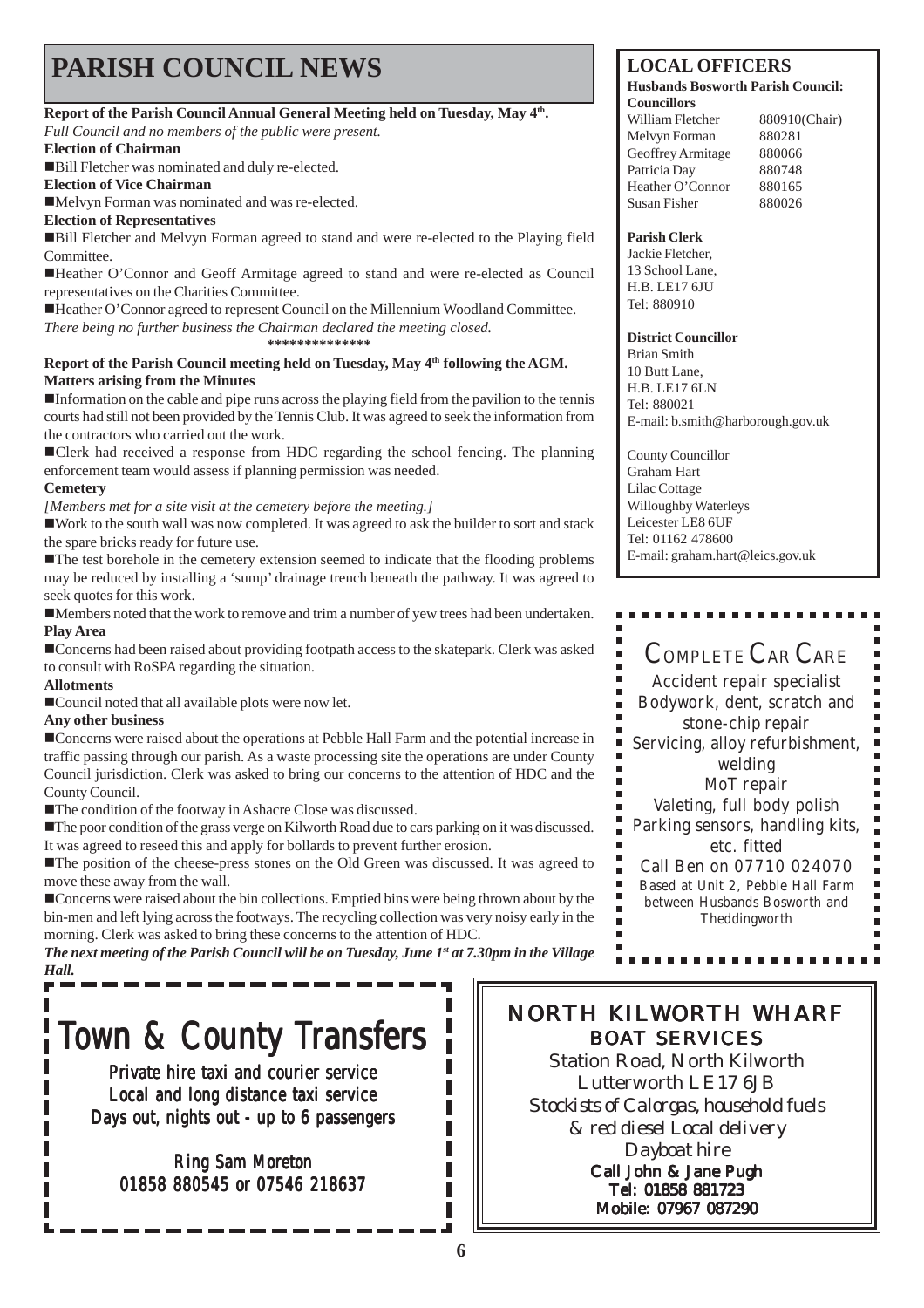# **CHURCH NEWS**

*All Saints Parish Church, Methodist Chapel & St. Mary's Roman Catholic Church*

### **METHODIST STRAWBERRY TEAS**

The Methodist Church annual Strawberry Teas afternoon will be held on Saturday, June 19th from 2.30pm to 4.00pm at 12 Butt Lane. Whatever the weather on the day, do come along and enjoy an afternoon tea with us. All villagers, friends and visitors are welcome.

### **CURATE'S CELEBRATION**

Our curate, Rev. Andy Rhoades will be ordained priest at St Martin's Cathedral Leicester on Saturday, July 3rd.

To celebrate this joyous occasion there will be a service on Sunday, July  $4<sup>th</sup>$  at 11.00am at All Saints Husbands Bosworth when Andy will celebrate his first Holy Communion. This will be followed by a barbeque in the Rectory Paddock. Salads, etc. will be available but please bring your own food for barbequing and something to drink.

### **LOCAL ARTISTS**

There will be an Art Exhibition and sale of work as part of All Saints Church Flower Festival in church over the weekend of October 8<sup>th</sup> - 10<sup>th</sup>. Call Ann Saxton on 880971 if you would like to be involved.

# **RAVEN FRAMING**

*Do you have a painting, certificate, drawing or similar that you would like mounting and framing? Choice of frame mouldings and mountboards available, or 'specials' can be ordered. Call Nick Raven on 880824 for a quote.*

### **CHURCH HALL**

Volunteers are invited to help with a cleanup operation around the Church Hall grounds on Saturday, July 24<sup>th</sup>. Strong gloves, boots and hand tools will be required. Meet in the car park at 9.30am

There will also be a sprucing-up session for the inside of the Church Hall on Saturday, August  $14<sup>th</sup>$ . All offers of help will be warmly welcomed on both occasions. Refreshments will be available.

### **ALL SAINTS ALL AGE SERVICES**

We are exploring who Jesus is in our service for all ages at All Saints, Husbands Bosworth. There will be something for children as well as adults. Come and enjoy a time of worship and prayer as we look at Jesus the Teacher. Conversation, cake, coffee, tea and soft drinks afterwards. Our next service is on Sunday, June  $27<sup>th</sup>$  at 10.30am. For more details contact Reverend Andrew Rhoades on 460150.

### **CHRISTIAN AID**

The recent Christian Aid Soup and Water Lunch made £130. Thanks you to all who contributed; helpers and visitors.

### **ALL SAINTS FLOWER ROTA Altar:**

*June 6, 13, 20 - Ann Saxton June 27, July 4, 11 - Eleanor Murphy* **Children's Corner:** *June 6, 13, 20 - Julie Dean June 27, July 4, 11 - Volunteer needed!* Call Heather O'Connor on 880165 if you would like to join the Flower Rota

### **METHODIST CHURCH Coffee Morning**

Wednesday, June 16th 10.00am-12.00noon. at the home of Lloyd Jones, 12 Butt Lane. A warm welcome is always guaranteed!

### **CHURCH SERVICES T**

### **All Saints Parish Church**

### **JUNE**

- **6 6.30pm Evensong**
- **13 8.30am Holy Communion**
- **20 11.00am Benefice Service at Theddingworth**
- **27 10.30am All Age Worship**

*Short Communion every Wed. at 9.15am*

**Churchwardens: Brian Smith 880021 Lorrie Forman 880281 Vicar: Rev. Alison Hampton 880351 Curate: Rev. Andrew Rhoades 460150**

### **Methodist Church**

- **6 Join with All Saints**
- **13 Mrs Jeanne Moore**
- **20 Mr. Gordon Herbert**
- **27 Mrs.Kathy Morrison**

**Services every Sunday 6.30pm. All Welcome**

**Contacts: Rev. Brian Kennard 462889 Senior Church Steward: Mr. A Lloyd Jones 880343**

### **St Mary's Roman Catholic Church**

**Services every Sunday 8.30am.**

**Contact: Robert Constable-Maxwell 880361 Father Owen O'Neil 462359**

# THE CURTAIN WORKSHOP

For expertly made curtains and soft furnishings **Curtains Blinds** Pelmets Tracks & poles Fabrics Fitting

Call Sandra on: 01455 556615 Customers own fabric welcome



# **RUILDING SERVICES LTD NHBC**



Complete building service Specialist in new build Quality renovations & Extensions

27 years

**Tel/Fax 01858 463900 Email: pcbuildserv@btinternet.com**

Walton Grange, Bosworth Road Walton, Lutterworth, Leics LE17 5RW